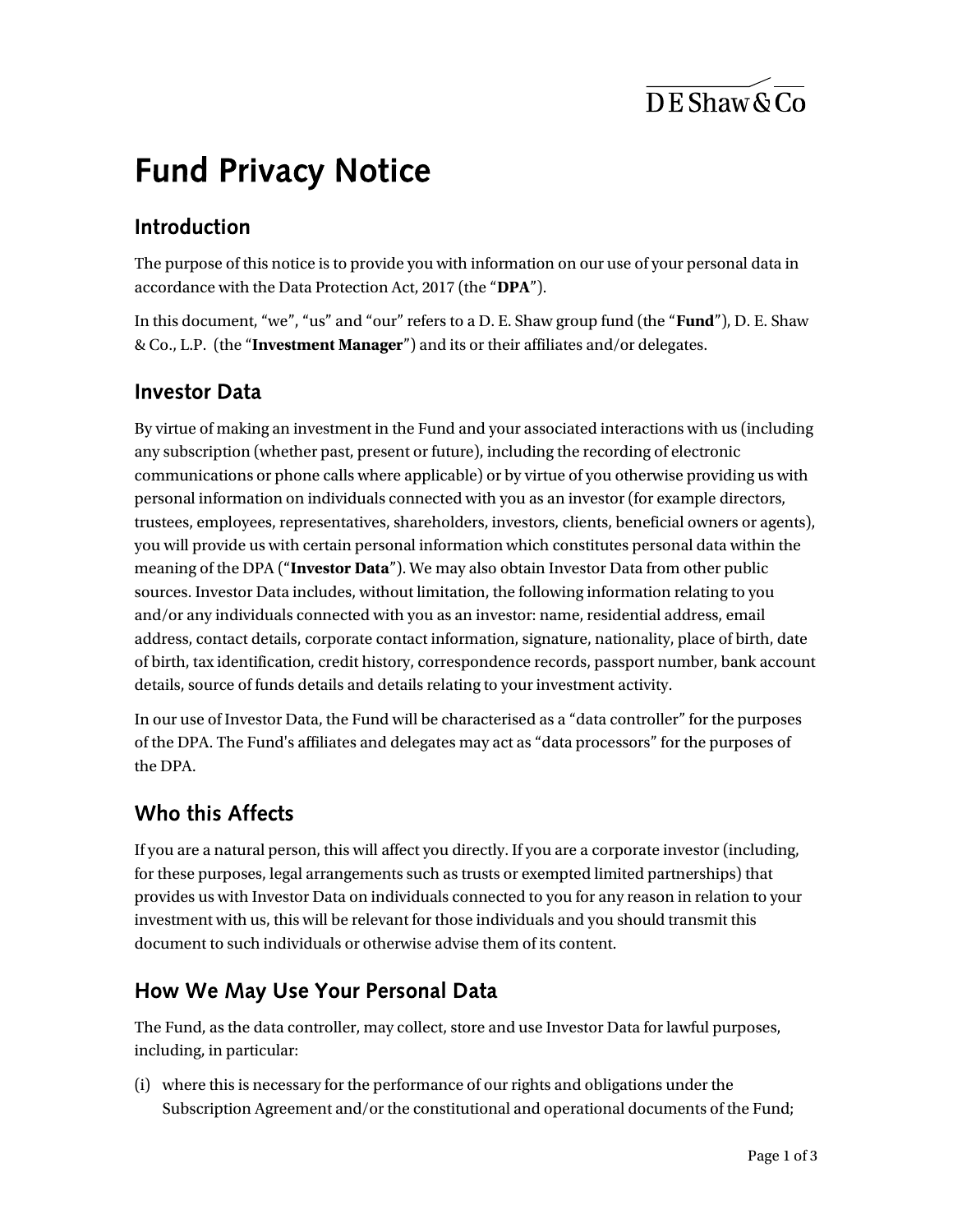- (ii) where this is necessary for compliance with a legal and regulatory obligation to which the Fund is subject (such as compliance with anti-money laundering and FATCA/CRS requirements); and/or
- (iii) where this is necessary for the purposes of our legitimate interests and such interests are not overridden by your interests, fundamental rights or freedoms.

Additionally, Citco Fund Services (Cayman Islands) Limited (the "Administrator"), may use Investor Data, for example to provide its services to the Fund or to discharge the legal or regulatory requirements that apply directly to it or in respect of which the Fund relies upon the Administrator, but such use of Investor Data by the Administrator will always be compatible with at least one of the aforementioned purposes for which we process Investor Data.

Further explanation regarding how the Administrator may handle Investor Data is set out in its privacy notice, which is available at Citco Privacy Statement.

Should we wish to use Investor Data for other specific purposes (including, if applicable, any purpose that requires your consent), we will contact you.

## Why We May Transfer Your Personal Data

In certain circumstances we and/or our authorised affiliates or delegates may be legally obliged to share Investor Data and other information with respect to your interest in the Fund with the relevant regulatory authorities such as the Cayman Islands Monetary Authority or the Tax Information Authority. They, in turn, may exchange this information with foreign authorities, including tax authorities.

We anticipate disclosing Investor Data to parties who provide services to the Fund and their respective affiliates (which may include certain entities located outside the Cayman Islands or the European Economic Area). Such parties include the following categories of service provider who may either process personal data on our behalf or for their own lawful purposes in connection with services provided to the Fund:

- (i) the Administrator;
- (ii) registered office providers; and
- (iii) lenders and financing providers to the Fund.

#### The Data Protection Measures We Take

Any transfer of Investor Data by us or our duly authorised affiliates and/or delegates outside of the Cayman Islands shall be in accordance with the requirements of the DPA.

We and our duly authorised affiliates and/or delegates shall apply appropriate technical and organisational information security measures designed to protect against unauthorised or unlawful processing of Investor Data, and against accidental loss or destruction of, or damage to, Investor Data.